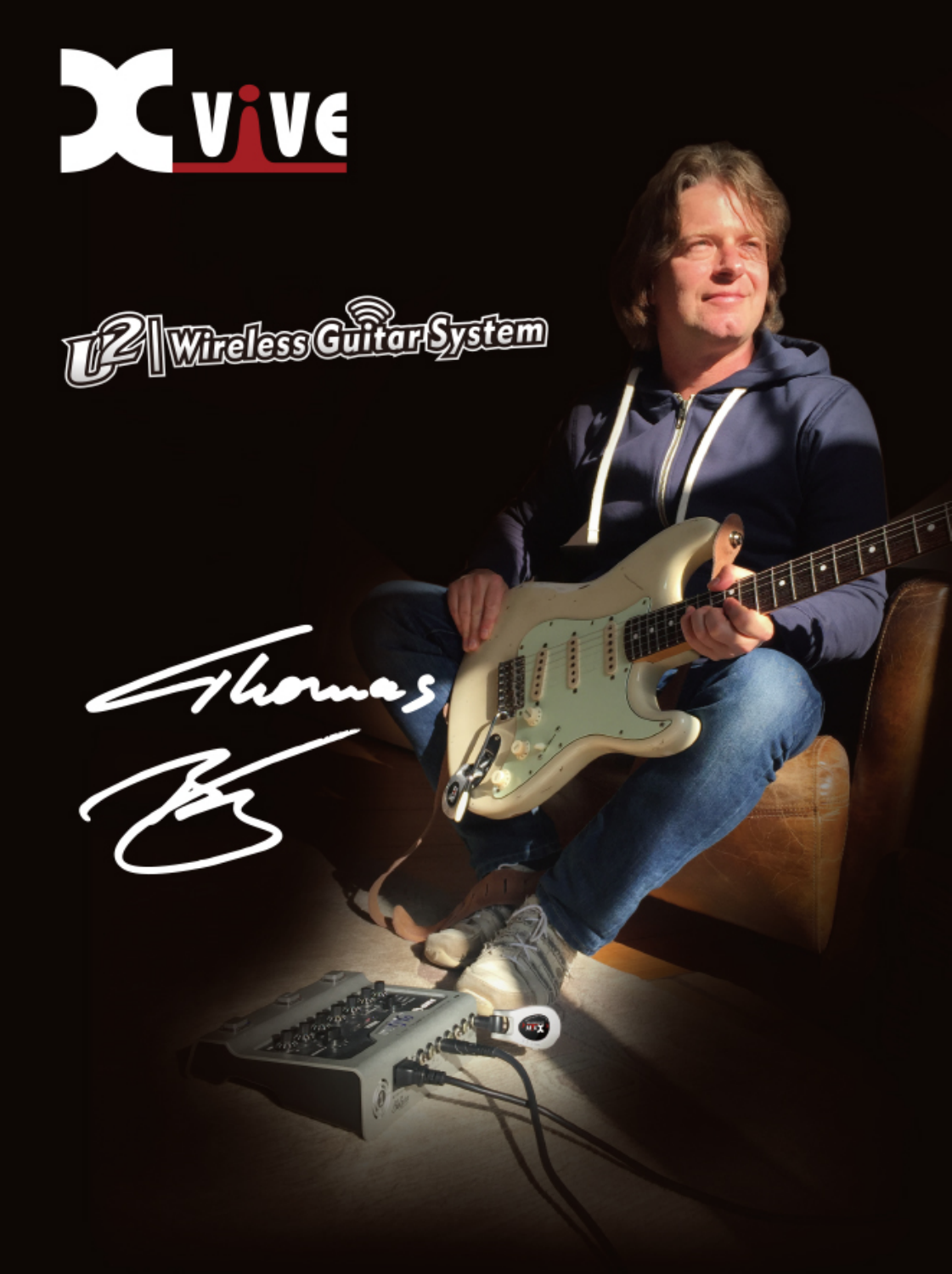

## **CAUTION**

**RISK OF ELECTRIC SHOCK DO NOT OPEN**



WARNING : TO REDUCE THE RISK OF FIRE OR ELECTRIC SHOCK, DO NOT REMOVE SCREWS. NO USER-SERVICEABLE PARTS INSIDE. REFER SERVICING TO QUALIFIED SERVICE PERSONNEL.

WARNING : TO REDUCE THE RISK OF FIRE OR ELECTRIC SHOCK, DO NOT EXPOSE THE APPLIANCE TO RAIN OR MOISTURE.

**Important Safety Instructions** Radio Approvals: FCC Part 15.249, FCC Part 15 B, RSS-210 (Canada), EN 300 440 (Europe), EN 301.489 (Europe), Japan Radio 2.4GHz Band (Japan), MIC ARIB STD-T66 (Japan)

The CE Declaration of Conformity & California 65 Test Report can be obtained at http://www.xviveaudio.com/productInfo.asp?id=354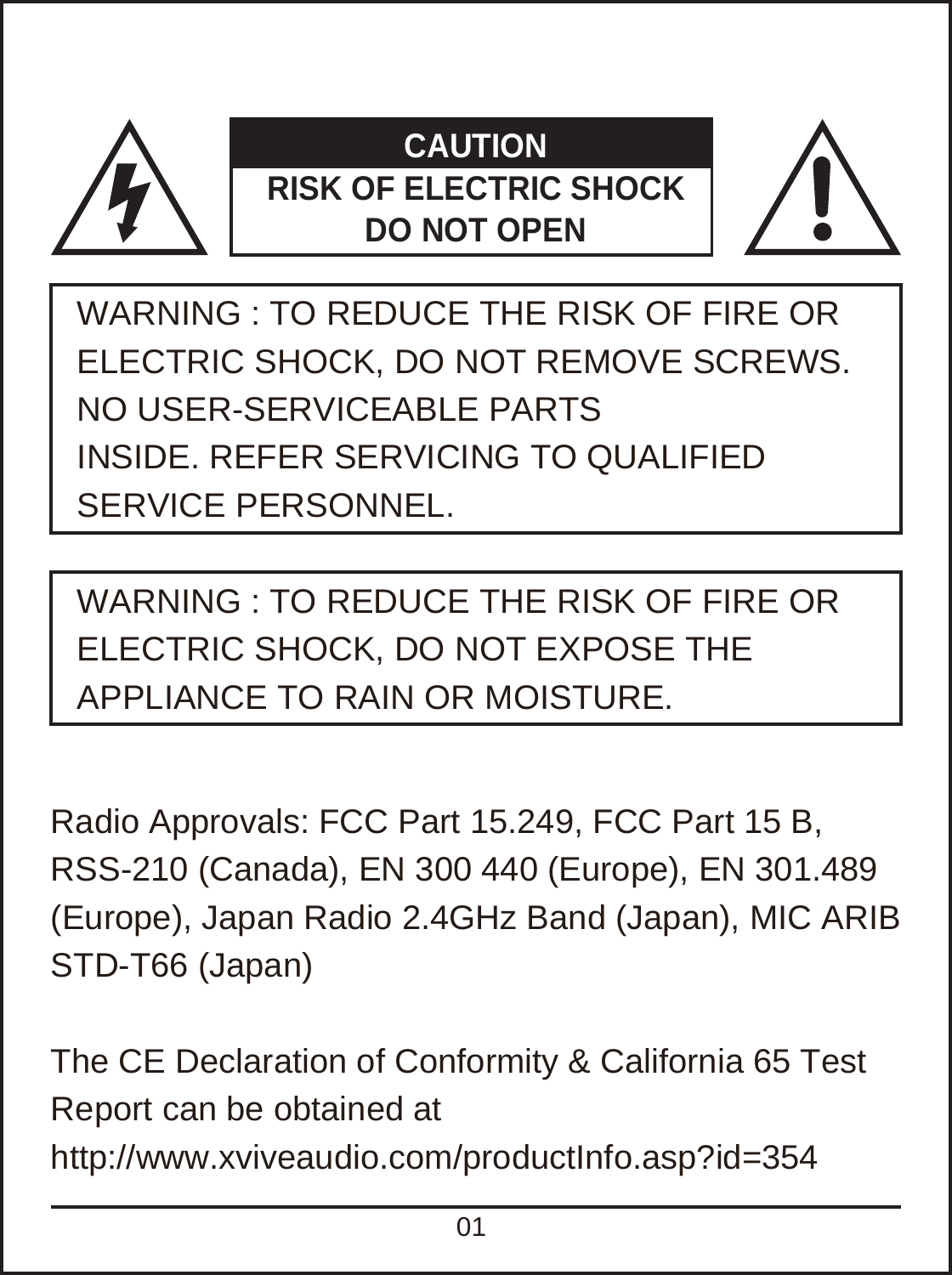# **CERTIFICATION**

THIS DEVICE COMPLIES WITH PART 15 OF THE FCC RULES. OPERATION IS SUBJECT TO THE FOLLOWING TWO CONDITIONS:

- (1) THIS DEVICE MAY NOT CAUSE HARMFUL INTERFERENCE, AND
- (2) THIS DEVICE MUST ACCEPT ANY INTERFERENCE RECEIVED, INCLUDING INTERFERENCE THAT MAY CAUSE UNDESIRED OPERATION.

**Warning:** Changes or modifcations not expressly approved in writing by Xvive may void the users authority to operate this equipment.

**RF Exposure Statement:** This transmitter must not be co-located or operated in conjunction with any other antenna or transmitter.

**Note:** This equipment has been tested and found to comply with the limits for a Class B digital device, pursuant to part 15 of the FCC Rules. These limits are designed to provide reasonable protection against harmful interference in a residential installation. This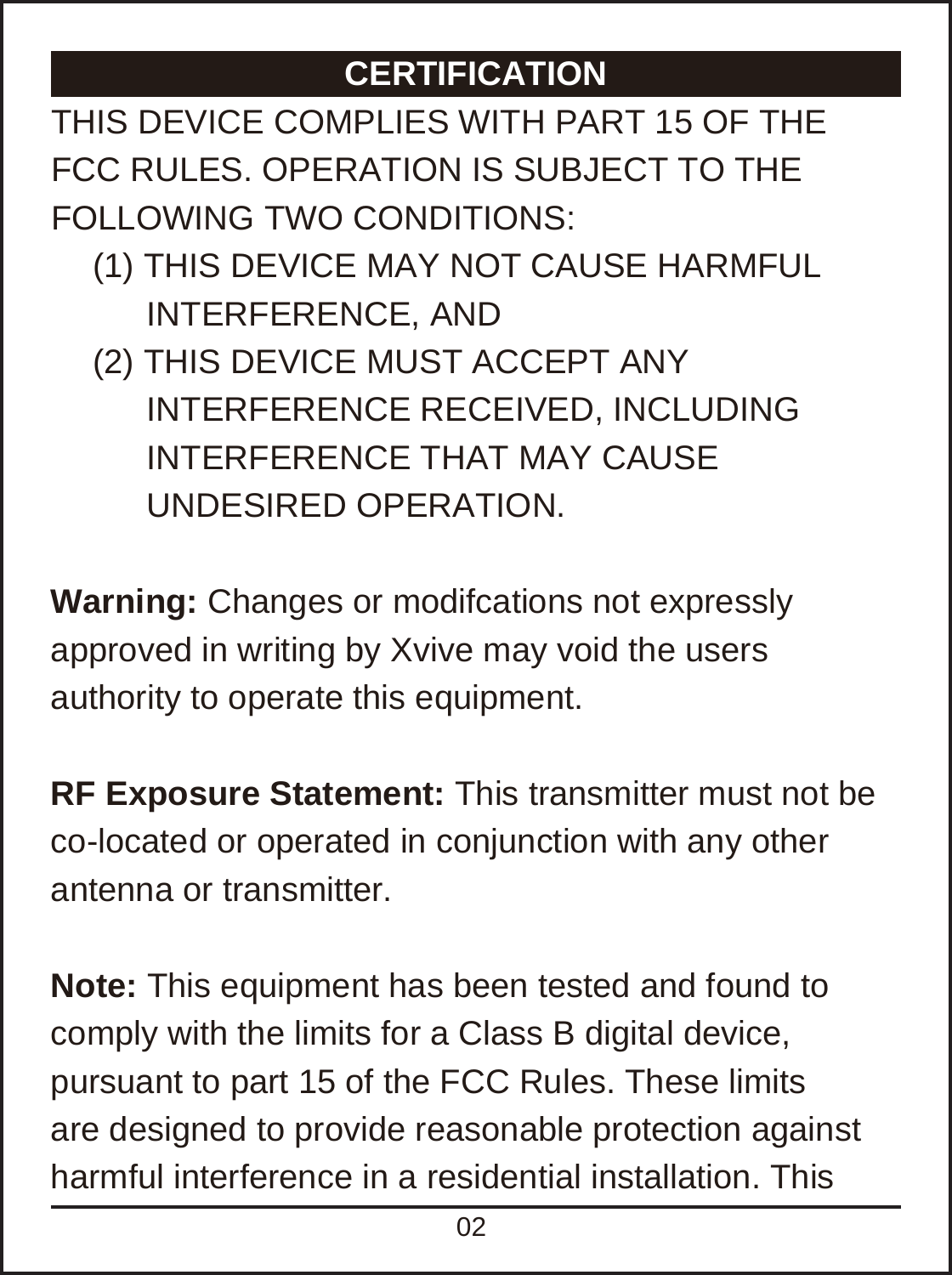equipment generates, uses and can radiate radio frequency energy and, if not installed and used in accordance with the instructions, may cause harmful interference to radio communications. However, there is no guarantee that interference will not occur in a particular installation. If this equipment does cause harmful interference to radio or television reception, which can be determined by turning the equipment off and on, the user is encouraged to try to correct the interference by one or more of the following measures:

- Reorient or relocate the receiving antenna.
- Increase the separation between the equipment and receiver.
- Connect the equipment into an outlet on a circuit different from that to which the receiver is connected.
- Consult the dealer or an experienced radio/TV technician for help.

This Class B digital apparatus complies with Canadian ICES-003.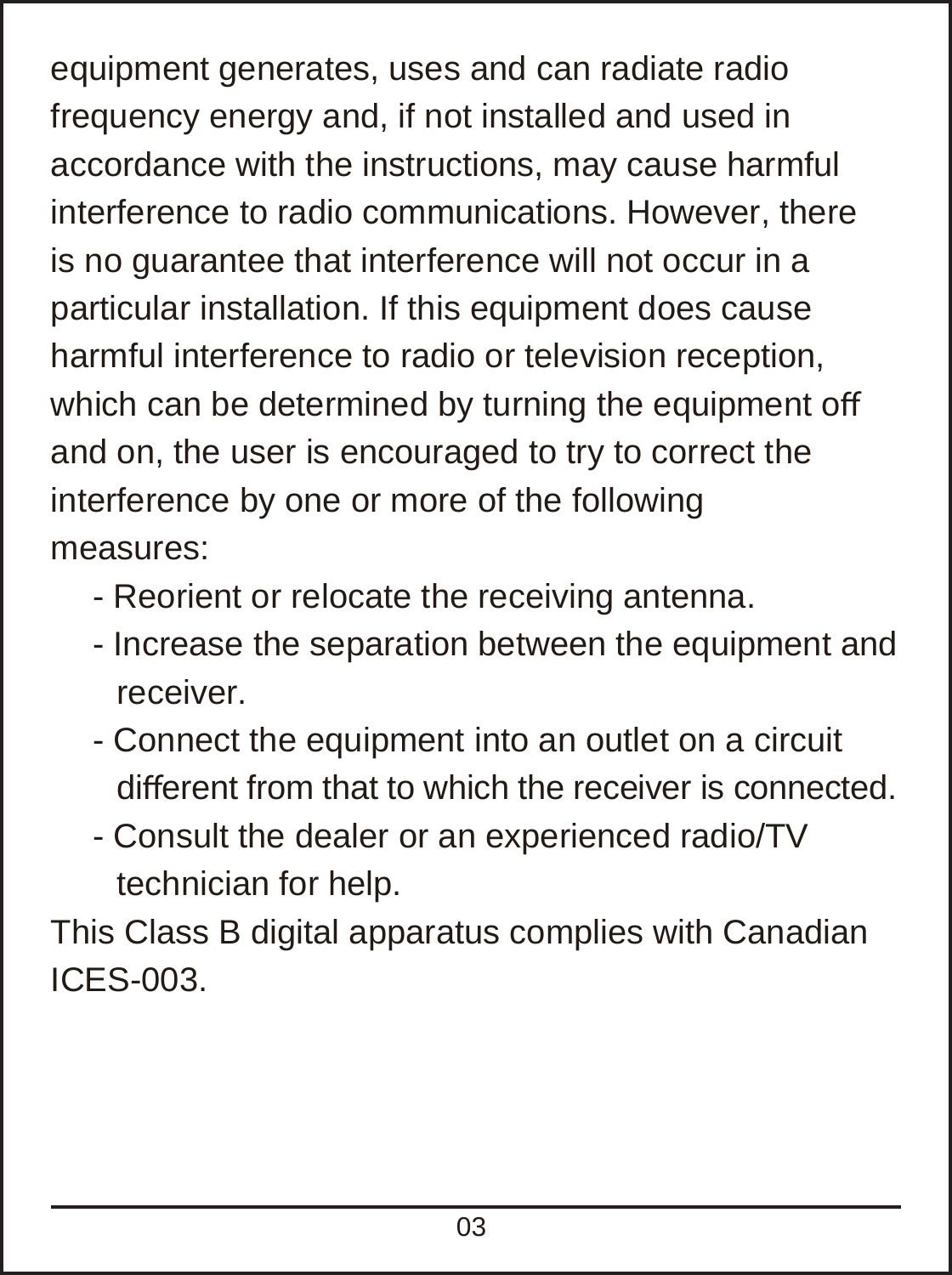

**IMPORTANT SAFETY INSTRUCTIONS PLEASE THESE INSTRUCTIONS IN A SAFE PLACE**



# WARNING: BEFORE USING YOUR XVIVE U2 DIGITAL WIRELESS SYSTEM, CAREFULLY READ THE OPERATING INSTRUCTIONS.

- 1.Observe all instructions carefully in the U2 manual.
- 2.Do not to perform service operations beyond those described in the U2 Manual. Services required when the apparatus has been damaged in any way, such as:
	- Liquid has been spilled or obiects have fallen into the apparatus • The unit has been exposed to rain or moisture • The unit does not operate normally or changes in performance in a significant way  $\cdot$  The unit is dropped or the enclosure is damaged
- 3.Do not place near heat sources, such as radiators, heat registers, or appliances which produce heat.
- 4.Guard against objects or liquids entering the device. Do not use or place unit near water.
- 5.Clean only with a damp cloth.
- 6.Only use attachments/accessories specified by the manufacturer.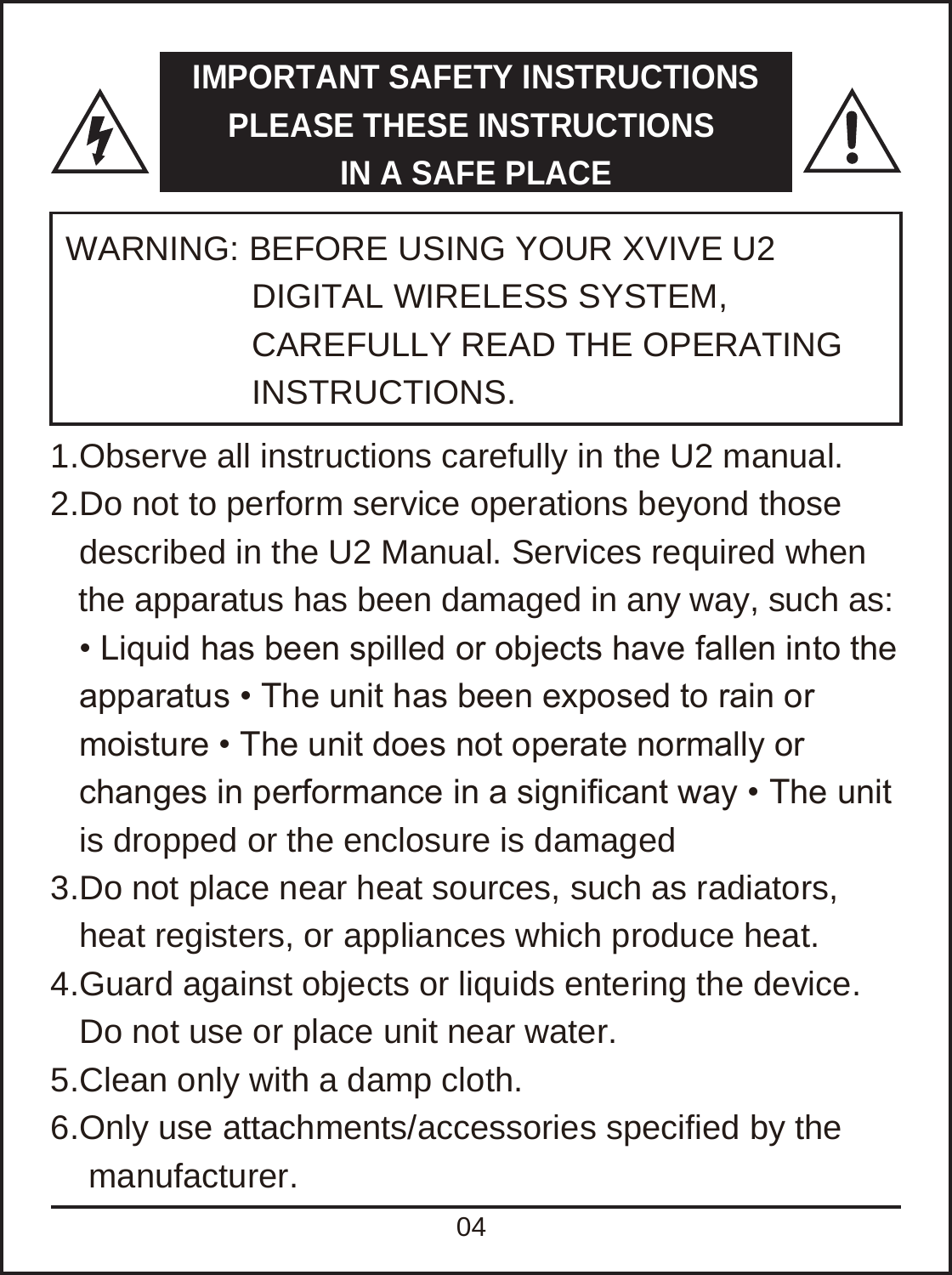7.Prolonged listening at high volume levels may cause irreparable hearing loss and/or damage. Always be sure to practice "safe listening."

# **PRODUCT INTRODUCTION**

Xvive U2 guitar system features digital wireless technology that delivers incredible audio quality, simple setup, and is extremely reliable for any gigging musicians. It delivers a full 20 Hz - 20K Hz frequency response, so you'll hear your guitar tone in great detail with only 6ms of latency. This wireless system operates at 2.4G Hz ism band for crystal clear broadcasting ensuring the integrity of your signal on stage and covers 70 feet of range without any signal dropout. The li-ion batteries help makes the U2 wireless system environmentally friendly that can last up to 5 hours per charge. The chassis is made out of a durable abs plastic that can withstand the rigors of touring and the harshest of climates. This wireless is a perfect fit for any pedal board thanks to its simplistic, and compact design. So, go wireless with the xvive U2 system. It'll declutter the stage and offers freedom in motion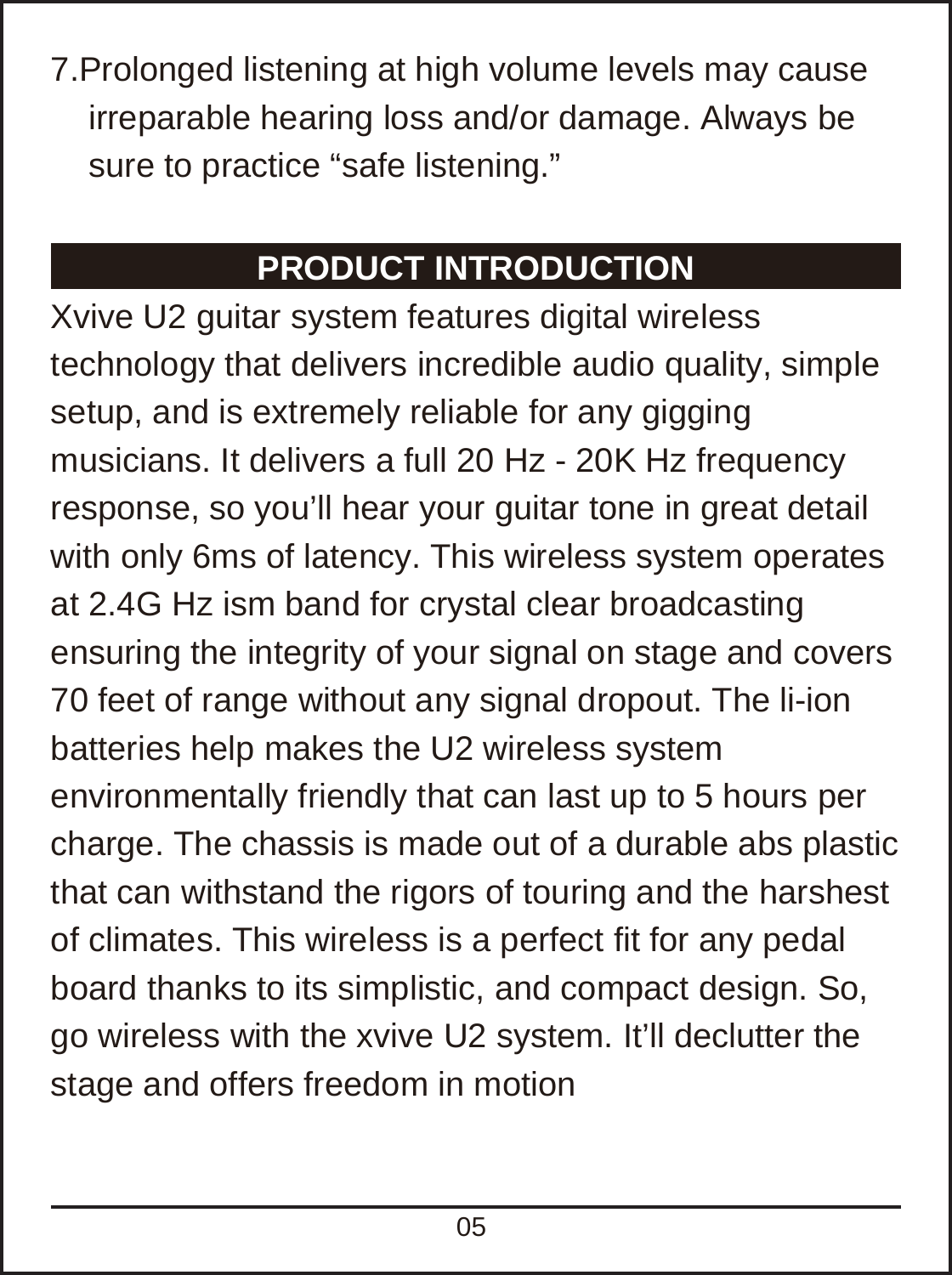# **SYSTEM SPECIFICATION**

| Range                                                                                                     | >70 feet Line-0-site outdoors.* |
|-----------------------------------------------------------------------------------------------------------|---------------------------------|
| Latency                                                                                                   | $<$ 6ms                         |
| <b>Frequency Response</b>                                                                                 | 20-20K Hz,+1dB/-3dB             |
| THD + Noise                                                                                               | <0.05%(1K Hz @-10dbFS)          |
| <b>Dynamic Range</b>                                                                                      | >103dB A weighted               |
| <b>Operating Band</b>                                                                                     | 2.4G Hz ISM Worldwide           |
| <b>Operating Temperature</b>                                                                              | -10°C to 50°C                   |
| Sample Rate                                                                                               | 24bit/48K Hz uncompressed       |
|                                                                                                           | digital transmission            |
| *Note: Actual range is dependent on RF environment,<br>including reflections, interference and absorption |                                 |

# **PACKAGE DETAILS**

U2 Guitar Transmitter\*1 U2 Guitar Receiver\*1 USB cable\*1 Manual\*1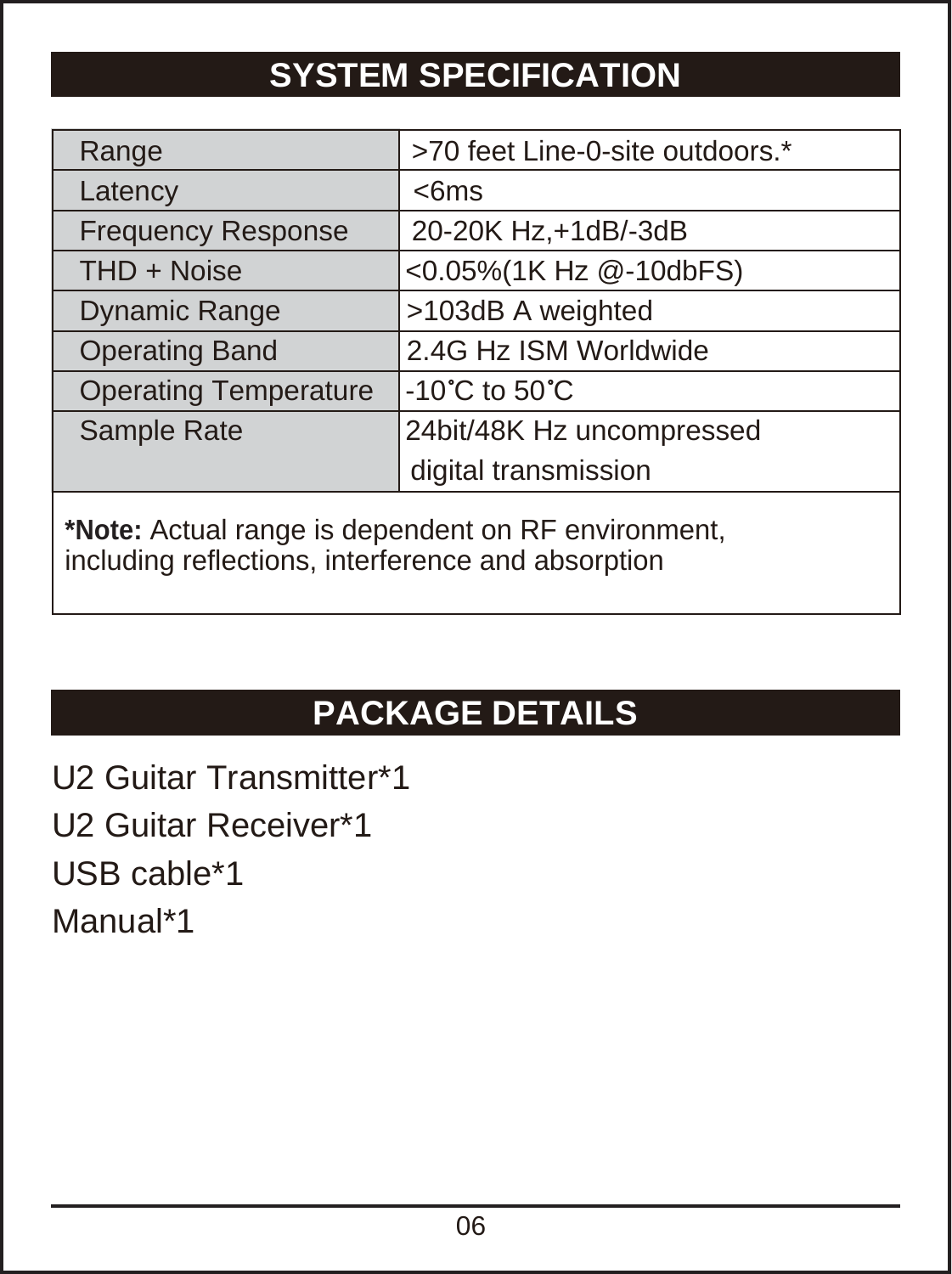# **QUICK START DIAGRAM**



- 1.Transmitter plugs into the Guitar (you instruments), the receiver plugs into the effects pedal, AMP, Audio, etc.
- 2.Turn on the Transmitter and the receiver and check the LED blue lights flashing times and make sure the blue led lights have same flashing times which means transmitter and receiver are in both same channels.
- 3.After connecting successfully, LED lights on receiver will keep light on.
- 4.Now, let's rock together.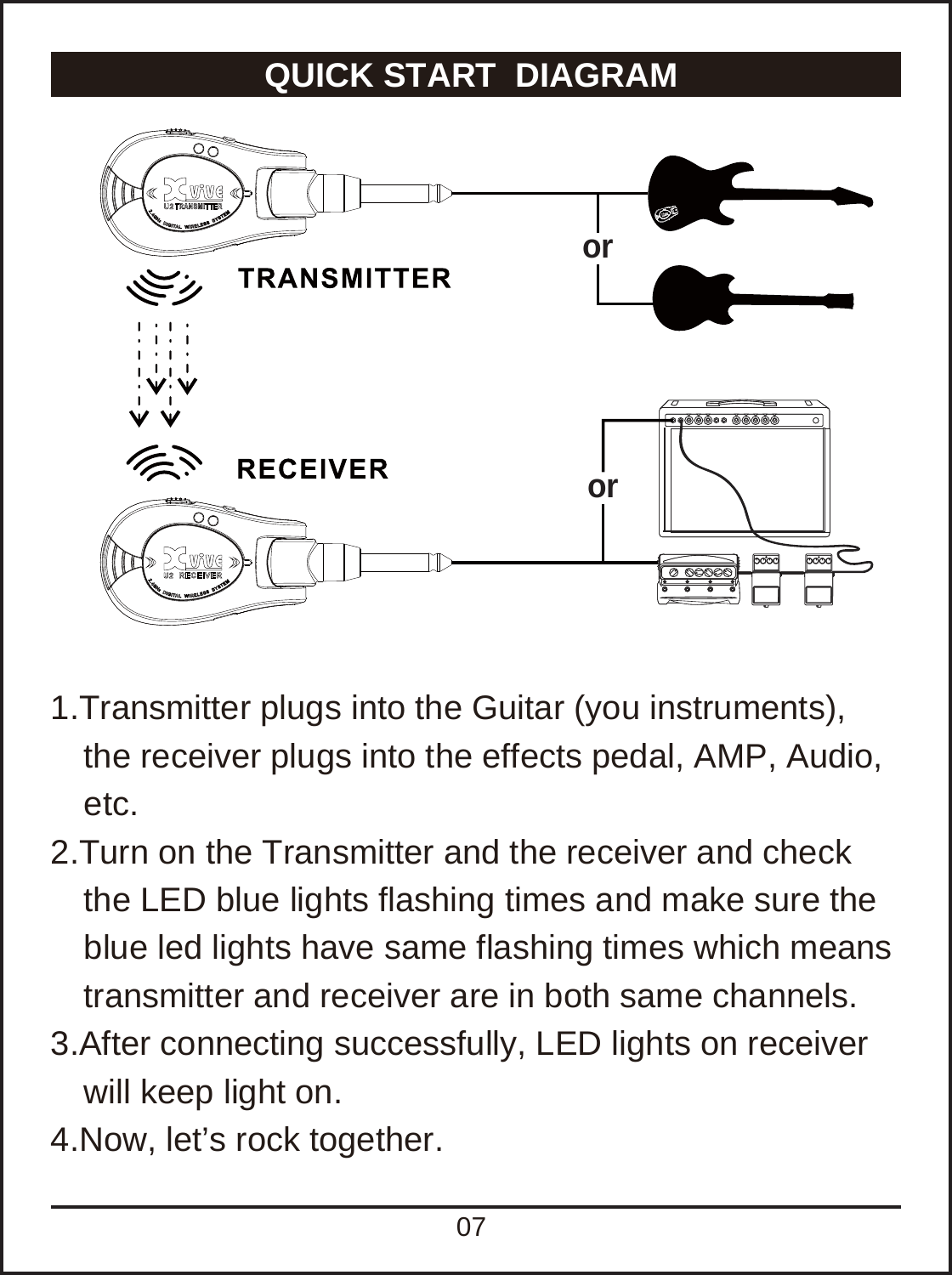### **BASIC OPERATION**



**1.Power** – Slide Switch to turn on/off TRANSMETER/RECEIVER

# **2.Power LED and Battery LED**

 $\triangle$  Solid Red LED indicates the power on,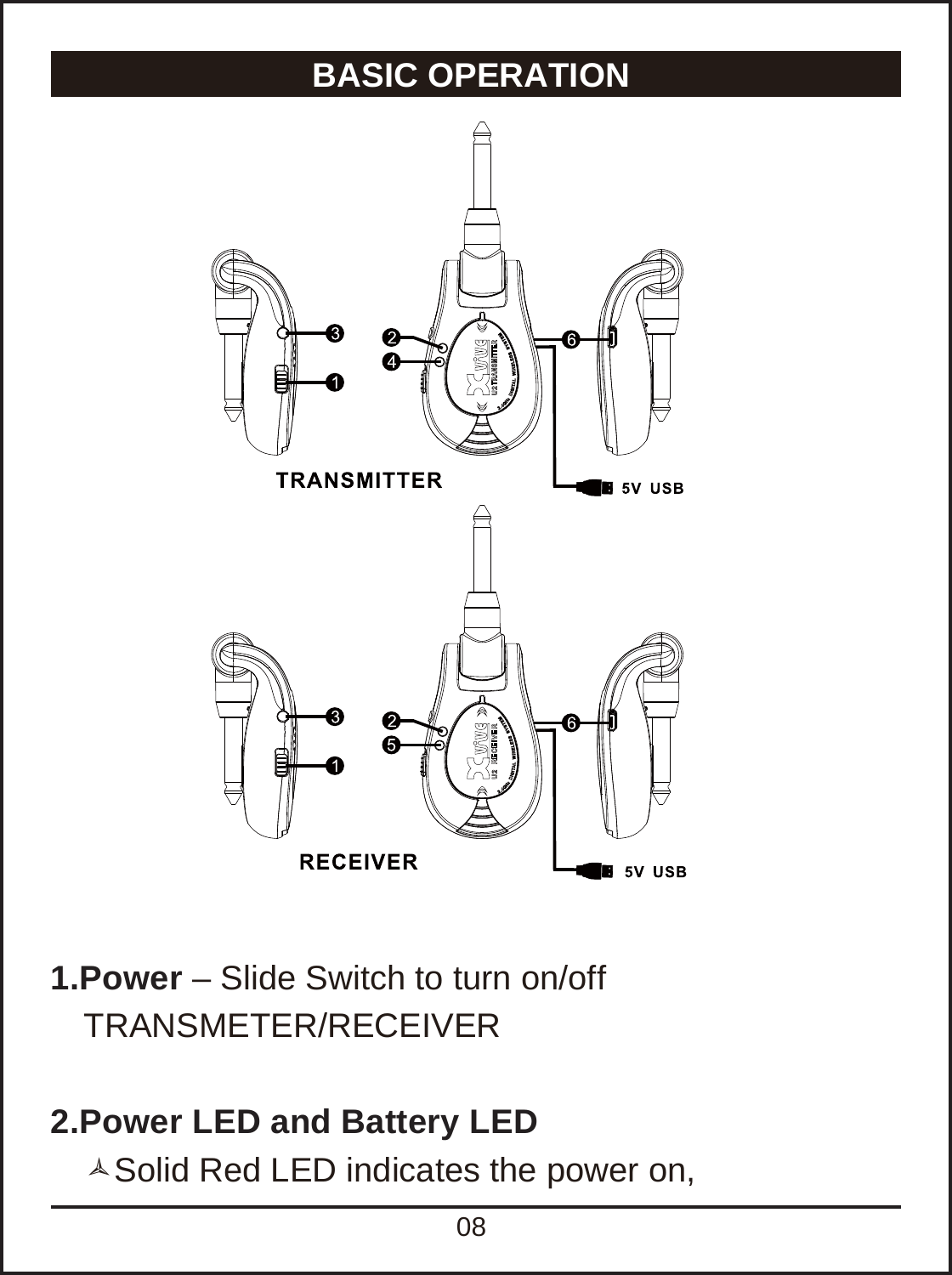- $\triangle$ The flashing red LED indicates the battery is low charge, it needs to be recharged .
- $\triangle$  In the progress of charging, the light will stop flashing and will turn off when it is fully charge.

#### **3.Channel Select - Align TRANSMITTER and RECEIVER channels.**

- $\lambda$  Double click the switch to activate the channel select function.
- $\triangle$  Follow the diagram below to set up the channel . meanwhile the audio signal indicator LED will flash to indicate the channel.



\* For the flashing channel indication, please refer to chart 1\*

# **4.Transmitter Audio signal indicator LED**

<sup> $\triangle$ </sup> When Power is on, the Blue LED will flash to indicate the pre-set channel.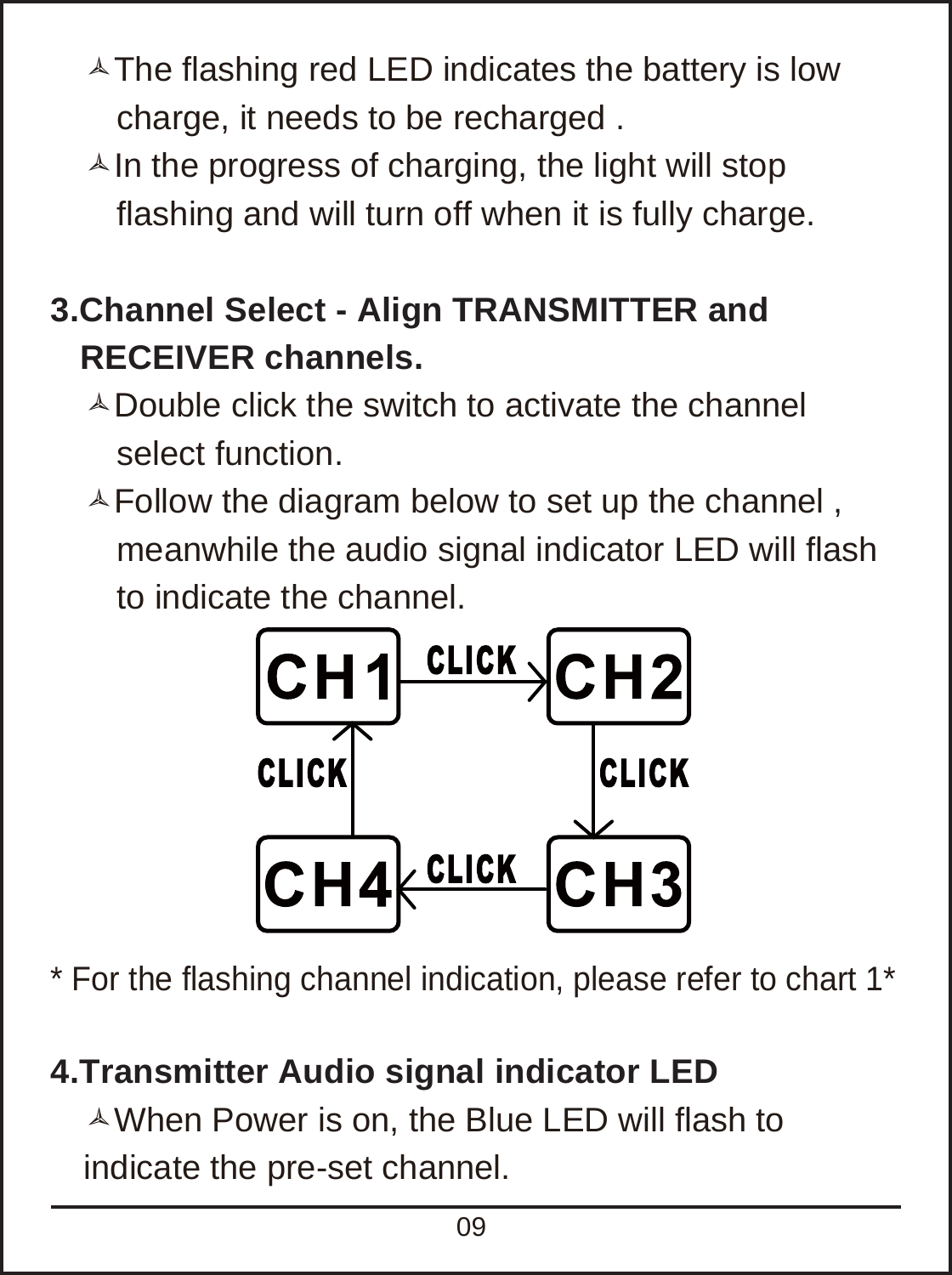- $\triangle$  After activating the channel selection function, click the button to set up the channel , the blue LED will flash to indicate the channel
- \* For the flicking channel indication, please refer to chart 1\*

#### **5.Receiver Audio Signal indicator LED**

- $\triangle$  When the power is on, the blue LED will flash to indicate the pre-set channel .
- $\triangle$  After activating the channel selection function, click the channel button, the blue LED will flash to indicate the channel
- <sup>A</sup>The Receiver audio signal indicator LED will become solid blue when the Transmitter and Receiver are in alignment.
- <sup>A</sup> When the signal is good, The receiver audio Signal indicator LED will become solid blue, it will start to flash if the signal is not good .

\*For the flashing channel indication, please refer to chart 1\*

# **6. USB Port – Battery recharger port.**

**Chart 1, Flashing channel indication** 

| Channel 1 | The Audio signal LED will flash once        |
|-----------|---------------------------------------------|
| Channel 2 | The Audio signal LED will flash twice       |
| Channel 3 | The Audio signal LED will flash three times |
| Channel 4 | The Audio signal LED will flash four times  |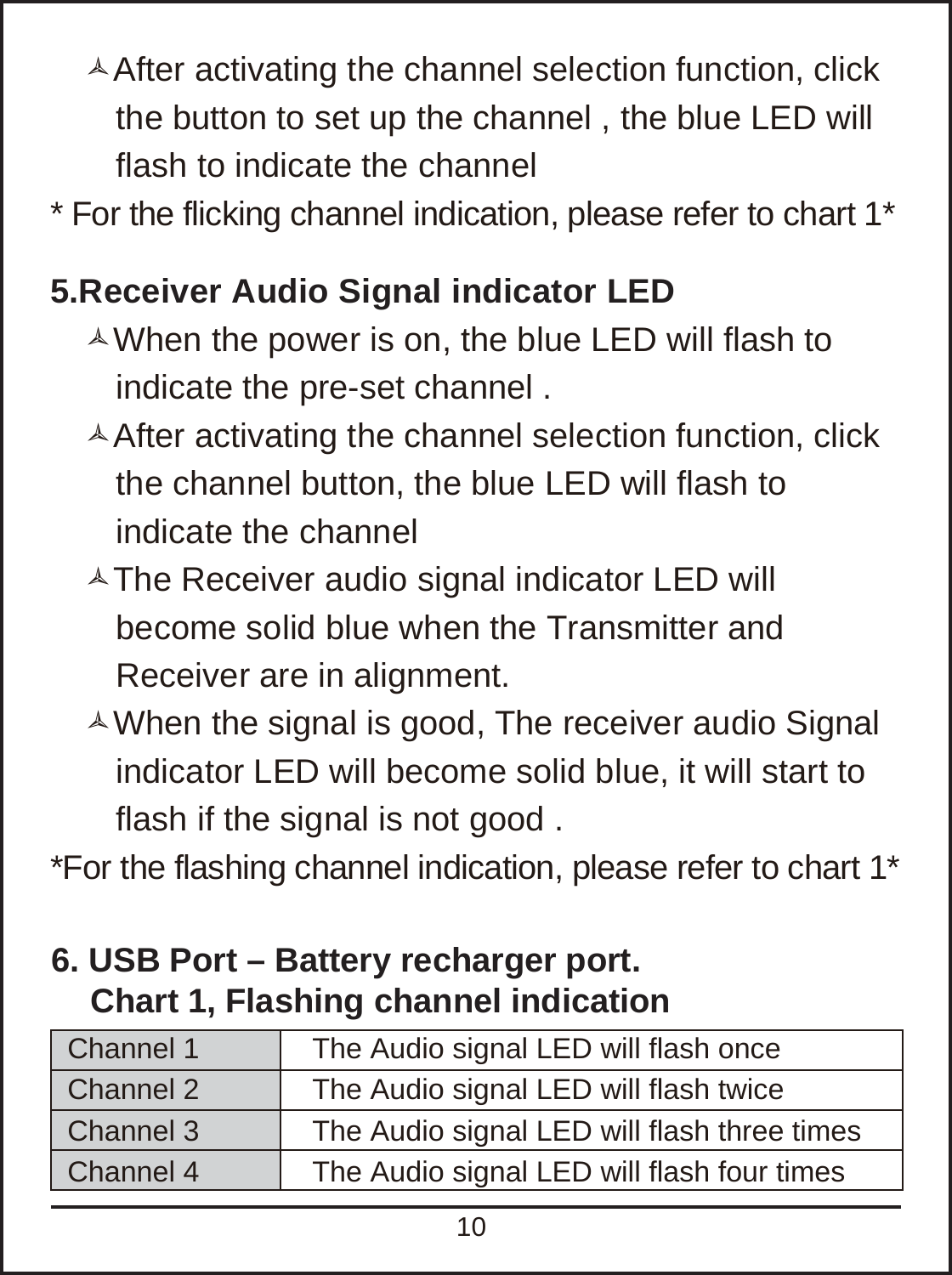#### **Q & A**

#### **Four channels**

The U2 wireless guitar system has four different channels, and can use up to 4 pair of systems at the same time. When your band plays for guitar, bass, keyboard and other instruments, U2 can set up different channels for them to prevent signal interference. When there is only one player, the different channel function can also be used for him/her to prevent interferences from different frequency bands of routers or other WIFI devices. Generally we recommend to use Channel 1

#### **Portable Plug-and- Play design**

U2 wireless system uses a portable design; both the receiver and the receiver are plug-and-play design. It is very convenient for fast switching among guitar, bass, amplifiers, effect pedal and other audio equipments. It provides more flexibility in adjusting the equipments.

#### **One Transmitter and multiple Receivers**

When using a transmitter, you can use multiple receivers. For example, if you want to connect a guitar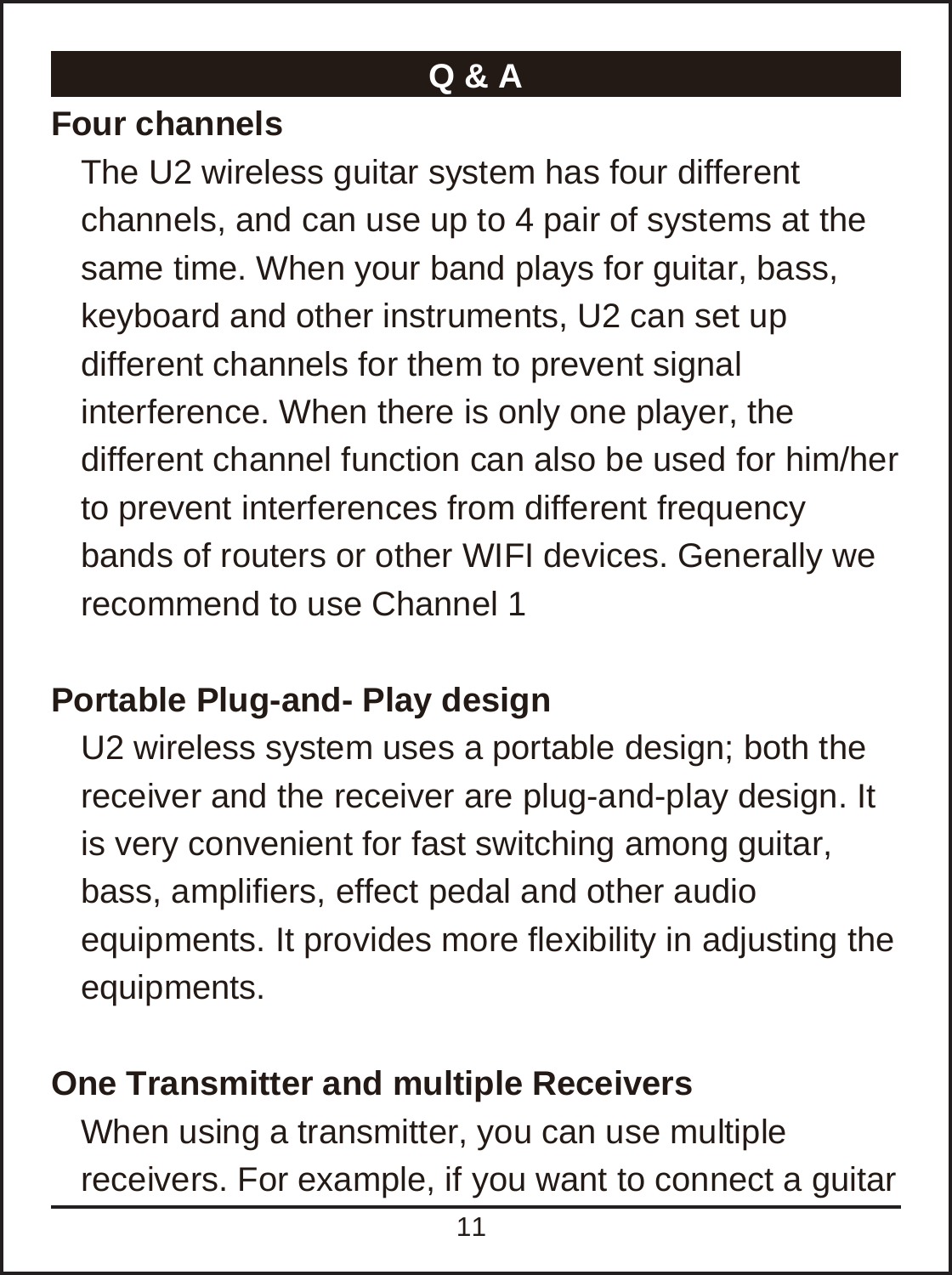to two amplifiers or connect to effect pedal and pedal tuner, you need just use multiple receivers with setting up to be the same channel.

#### **U2 Receiver**

Since U2 is the 2.4 GHz wireless system, please avoid putting the receiver close to other signal emitting devices. It is recommended that your U2 receiver keep a distance of more than 3 meters from the other 2.4 GHz transmitter and WIFI router.

#### **Channel switching and locking**

The select function of channel is unlocked within 15 seconds after the product is started. You can click the "Channel" button for selecting the channel that you want. After the click, the blue LED will flash. Flash. once means you are in Channel 1. Flash twice means you are in Channel 2, and so forth. The select function of channel will be locked after 15 seconds. Double clicks for the Channel button can activate the function again.

#### **Power charge**

There is a "Y" shape cable in the package. It can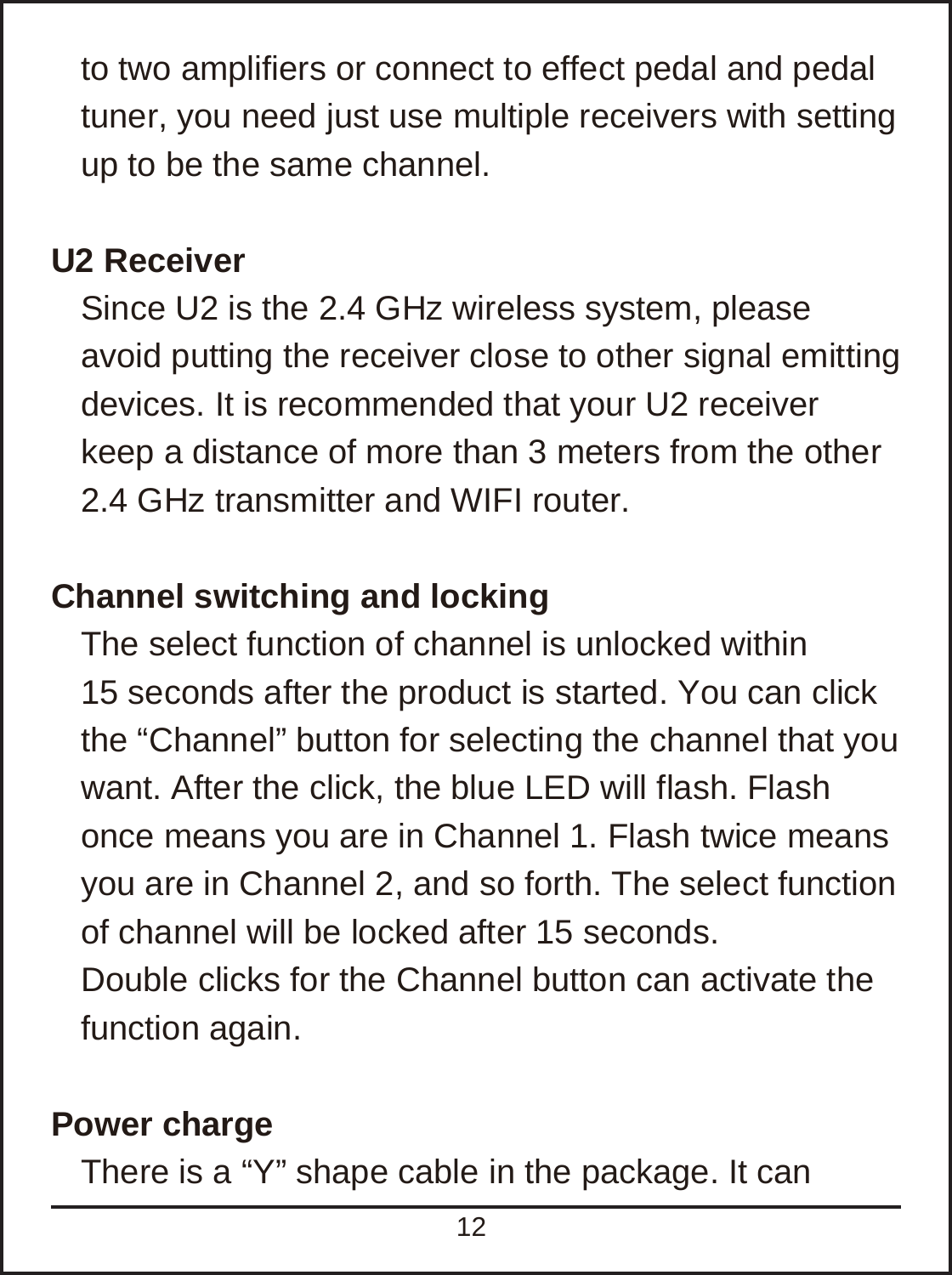charge the transmitter and receiver at the same time. The voltage output is 5V. The red LED light of U2 will be always on for normal use. Red LED light flashing means low battery which requires immediate power charge. During power charging, the red LED on the transmitter and receiver will light on and they will be light off automatically after full power charge.

#### **Blue LED Flashing**

The blue LED light flashing indicates there is signal interference. Please switch to another channel, turn off or stay away from other 2.4GHZ WIFI, to make sure the U2 transmitter and receiver antennae be in the signal receiving range.

#### **Antennae angle**

The rear end of U2 is the antenna, which can be used at about an angel of 180°. The front signal of the transmitter and the receiver is the strongest. Please try to keep the front to face each other during using. Do not block the antenna with your hand or other items, and keep the signal within the receiving range of the antenna.

When confront with interferrence from other devices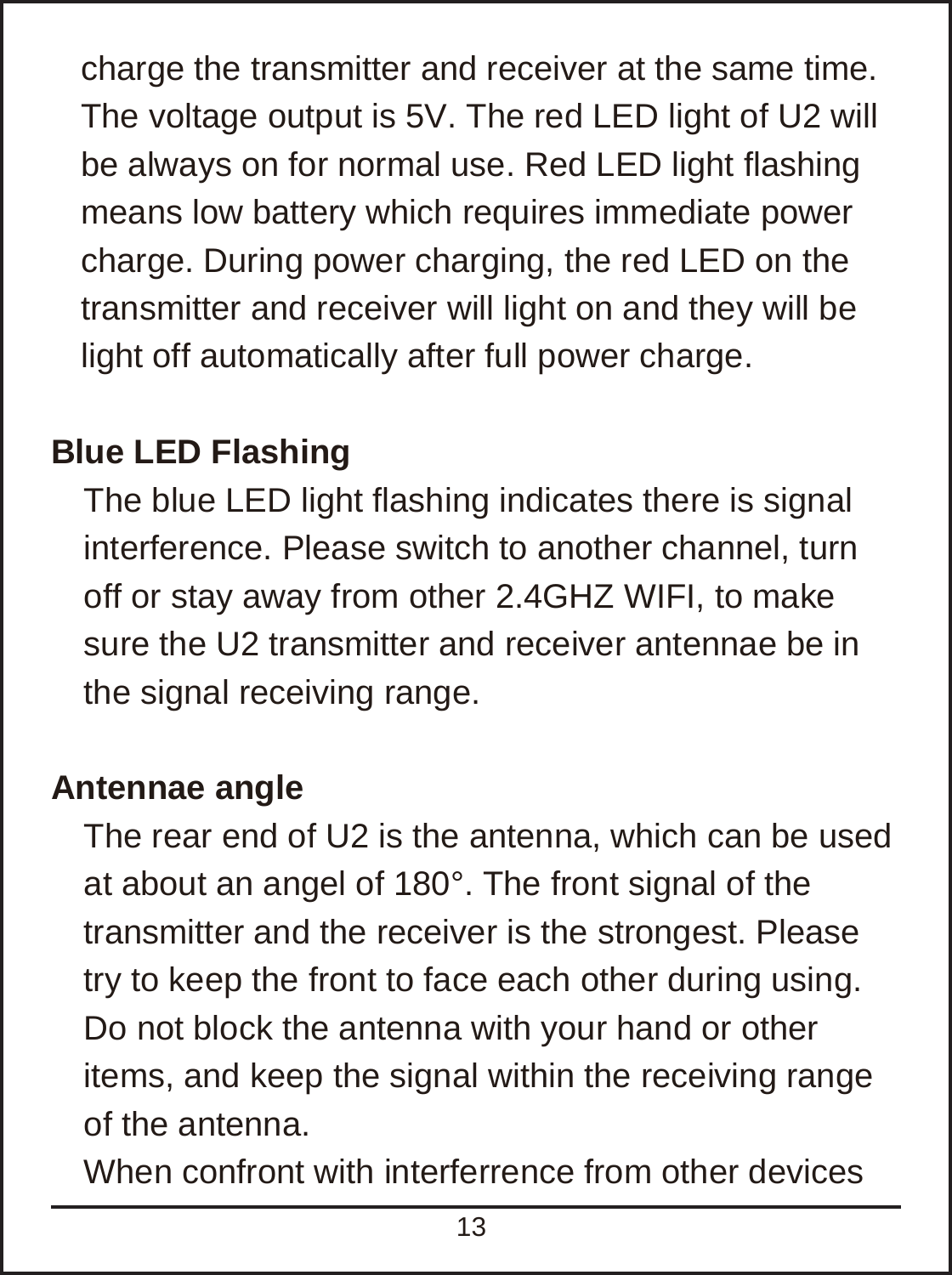or need more distance for using, you can change the antenna's angle and adjust it to be the best condition.

# **Supportive pickup and musical instrument**

U2 wireless system can works for passive guitar pickup, piezoelectric acoustic guitar pickup, piezoelectric violin pickup. Active pickup and pickup with microphone are not supported. Transmitter is better to connect to the instrument. Please avoid connecting it to distortion effect pedal or high power output interface which may incur the timbre distortion.

#### **USB port**

USB only works for charging function, does not support firmware upgrade.